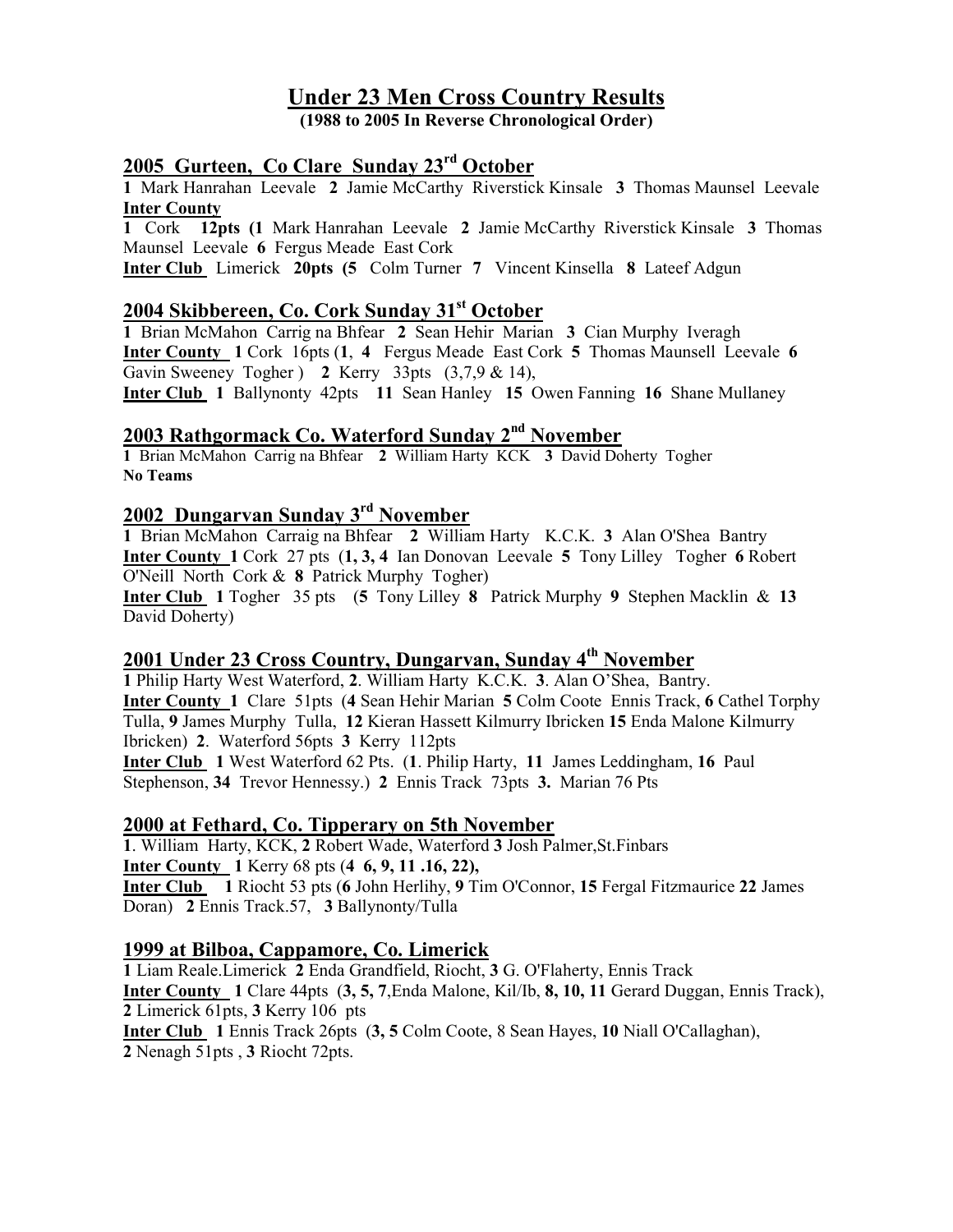## 1998 at Currow, Farranfore, Co. Kerry on 1st November

1. Fiacra Lombard, U.C.C., 2 Paul Carroll, Leevale, 3. Robert Heffernan, Togher. Inter County 1. Cork 21 pts (1, 2, 3, 4, 5 M. O'Connor, 6. M. Herlihy) 2 Limerick 98, 3 Clare 116. pts Inter Club 1 Togher 31 pts (3, 4 M. Cotter, 11 T. Murphy. 13 D. Lynch) 2. Limerick 54 pts, 3 Kilmurry/Ib. 91pts.

### 1997 at Tulla, Co. Clare on 2nd November, 1997.

1 Robert Heffernan, Togher 2 Dan Symonds, U. C. C., 3 Joseph O'Connor, West Limerick Inter County 1 Cork 44 pts (1 , 5 John Cashman, 7 Killian O'Touma, 8 Simon Doherty, 11 David Lynch, 12 Kieran McKeon), 2 Tipperary 69 points

Inter Club 1 U.C.C. 40 pts (2 Dan Symonds, 5 John Cashman, 14 Robert Fitzgerald, 19 Ian O'Sullivan) 2 Togher 40, 3 West Limerick 55.

#### 1996 at St. Augustines College, Dungarvan, Co. Waterford

1 Kieran Lynch, Limerick 2 Kieran McKeown, Leevale, 3 Mark Radley, West Waterford Inter County 1 Cork 36pts, (2, 4 lan O'Sullivan, 5, 7, 8, 10 Robert Fitzgerald) 2 Waterford 80pts , 3 Clare 163pts

Inter Club 1 Togher 35pts (5 James Butler, 7 Robert Heffernan, 8 Fergal Tubridy, 15 D. Lynch) 2 West Waterford 37pts, 3 U.C.C. 44pts.

#### 1995 at St. Augustines College, Dungarvan, Co. Waterford

1 Kieran McKeown, Leevale, 2 Pat O'Keeffe. UCC, 3 Gerald O'Looney Kilmurry/Ibrickane Inter County 1 Cork 32pts, (1, 2, 4 Paul Treacy, 5 Cathal Lombard 8 Roy Fahy, 10 George Murray) 2 Waterford 112pts, 3 Clare 127pts. Inter Club 1 Leevale 26pts, (1,7,8,10) 2 Kilmurry/Ib 61pts, 3 Limerick 66pts.

#### 1994 at Killenaule, Co. Tipperary.

1 Pat O'Keeffe, UCC, 2 Oisin Crowley, Leevale, 3 Diarmuid Geary, East Cork. Inter County 1 Cork 26pts (1 2, 3, 4 Cathal Lombard, 6 N. Lahive, 11. Cashman) 2 Waterford 86pts, 3 Clare 128pts. Inter Club 1 Leevale 26pts (2,4,6, 11. L Deasy), 2 East Cork 56 pts, 3 West Waterford 71 pts.

#### 1993 at Ennis, Co. Clare

1 Roy Fahy, Leevale, 2 Kieran McKeown, Leevale 3 Karl Walsh, Leevale Inter County 1 Cork 48 pts, (1 3, Stephen Coade, lan O'Sullivan, Dermot Fitzgerald, Aidan Kavanagh) 2 Clare 98pts, 3 Limerick 109pts, Inter Club 1 Leevale 24pts (R. Fahy, K. Walsh, S. Coade, A. Cavanagh). 2. Limerick. 3 Clonmel

#### 1992 at Midleton Co Cork

.

1. Kieran Maher, Ring/Old Parish. 2. David Healy, Limerick. 3. Diarmuid Geary, Midleton. Inter County 1. Cork 46 pts. (3, Trevor Foulkes, Damien Collins, David Healy, Roy Drummond, Gary Daly) 2. Limerick 63pts 3. Tipperary 127 pts.

Inter Club 1. Limerick 24 pts (2, Mark Stewart, Ben Walshe, Vincent O'Brien). 2 Leevale 29 pts.

#### 1991 at Dungarvan, Co. Waterford

1. Tom Shanahan Moyvane, 2 David Healy, Limerick 3. Kieran Lambe, St. Johns. Inter County 1. Kerry 62pts ( 1, 3, Willie Reidy, C. Flannery, J. Fleming, J. Moriarty) 2 Waterford 84pts Inter Club 1 Limerick 32pts. 2. Leevale 36pts 3. Waterford 84pts